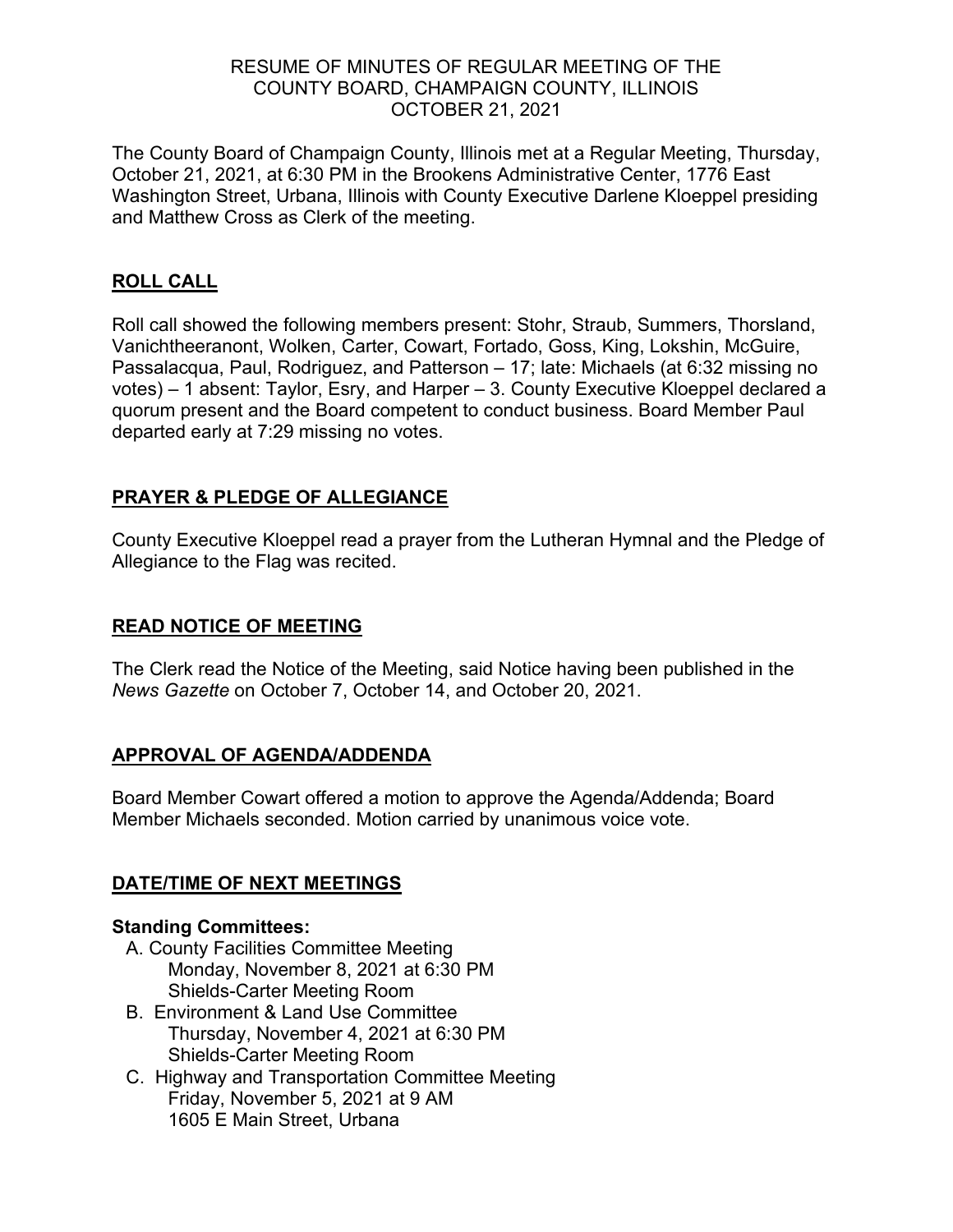#### **Committee of the Whole:**

A. Justice & Social Services; Policy, Personnel, & Appointments; Finance Tuesday, November 9, 2021 at 6:30 PM Shields-Carter Meeting Room

#### **Special Committees:**

- A. Broadband Task Force Tuesday, October 26, 2021 at 6:30 PM Shields-Carter Meeting Room
- B. Jail Facilities Committee Wednesday, November 3, 2021 at 6:30 PM Shields-Carter Meeting Room

#### **County Board:**

A. Regular Meeting Thursday, November 18, 2021 at 6:30 PM Shields-Carter Meeting Room

#### **PUBLIC PARTICIPATION**

Sherry Steigmann of Urbana spoke in opposition to Covid bonus pay for public employees, except for Sheriffs and Jail officers, especially for those who worked from home during the pandemic.

#### **CONSENT AGENDA**

Board Member King offered a motion to approve the Consent Agenda, comprising 13 total resolutions (Nos. 2021-314, 2021-313, 2021-314, 2021-315, 2021-316, 2021-317, 2021-318, 2021-319, 2021-320, 2021-322, 2021-323, 2021-324 and 2021-325); Board Member Thorsland seconded. Motion carried by unanimous roll-call vote.

Yeas: Stohr, Straub, Summers, Thorsland, Vanichtheeranont, Wolken, Carter, Cowart, Fortado, Goss, King, Lokshin, McGuire, Michaels, Passalacqua, Paul, Rodriguez, and Patterson – 18 Nays: None

#### **COMMUNICATIONS**

County Executive Kloeppel noted a letter from OSF Healthcare requesting ARPA funds.

Board Member Passalacqua read a letter from constituent Renee Mullen in support of new County Board Redistricting maps.

Board Member Lokshin noted recent gun violence resulting in death in Rantoul.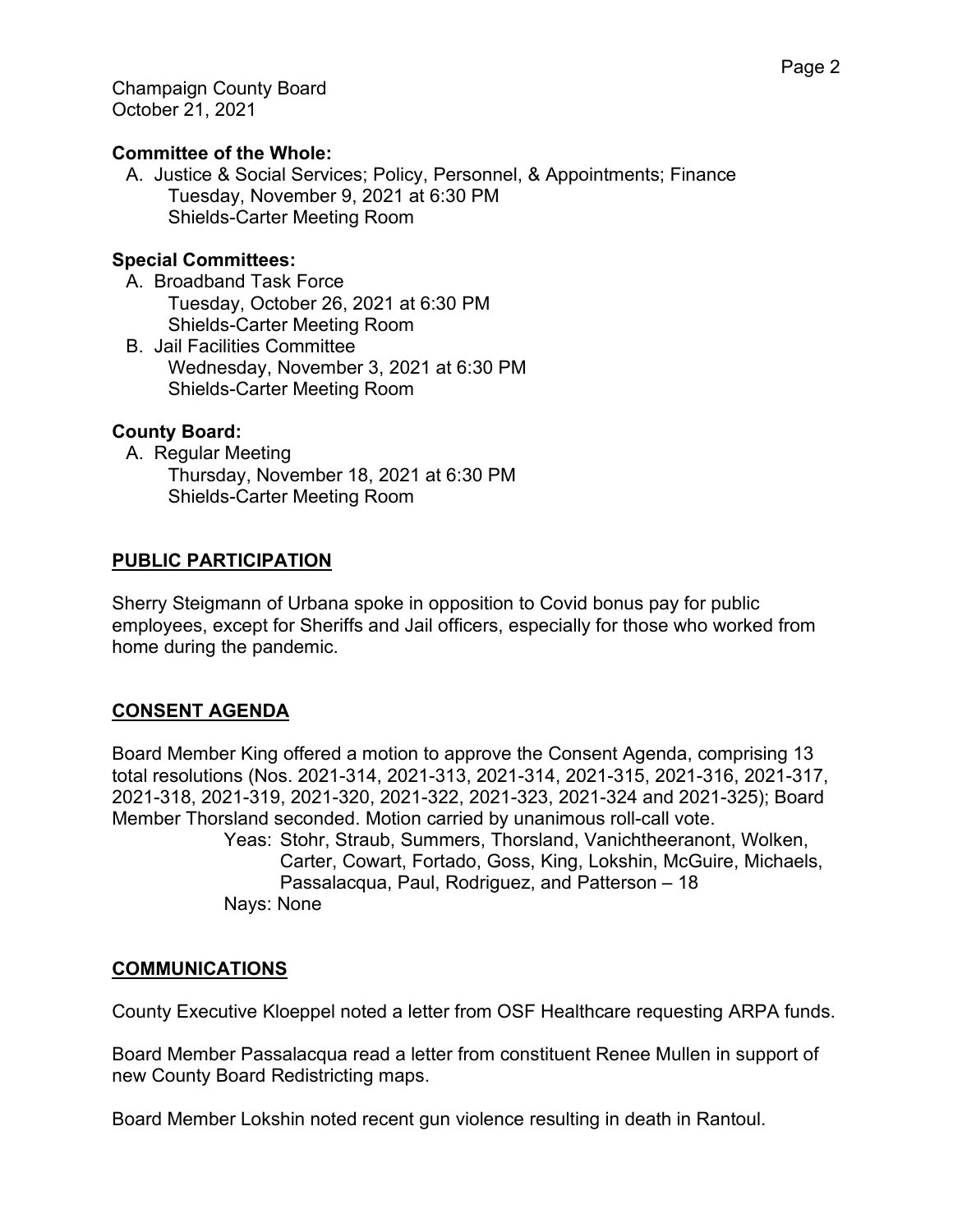Champaign County Board October 21, 2021

Board Member Carter thanked the Farm Bureau and Board Member Passalacqua for arranging a ride-along with local farmers.

#### **APPROVAL OF MINUTES**

Board Member Straub offered a motion to approve the minutes of the Special Meeting of the County Board of September 14, 2021, the Regular Meeting of the County Board of September 23, 2021, and the Public Hearing of the County Board of October 12, 2021; Board Member Michaels seconded. Motion carried by unanimous voice vote.

#### **STANDING COMMITTEES**

County Executive Kloeppel noted the Environment and Land Use Committee Summary of Action Taken October 7, 2021 Meeting was received and placed on file. Board Member Thorsland noted an error in the summary, which stated the meeting was remote via Zoom whereas it was actually an in-person meeting in the Shields–Carter Room at the Brookens Administration Center. County Executive Kloeppel stated the summary will be corrected.

#### **AREAS OF RESPONSIBILITY**

County Executive Kloeppel noted the Committee of the Whole (Justice and Social Services; Finance; Policy, Personnel, and Appointments) Summary of Action Taken October 12, 2021 Meeting was received and placed on file.

Board Member Fortado offered a motion to adopt Resolution No. 2021-321 to accept and place on file the FY2022 Tentative Budget; Board Chair Patterson seconded. Board Member McGuire thanked Deputy Director of Finance Tami Ogden the department heads for their work on the Tentative Budget, he requested to double the number of additional Sheriff's deputies in the budget and asked the board to prioritize the jail.

Board member Fortado offered an amendment to add \$4,490,714 to the County Departments Cost, with \$2,000,000 for engineering and architectural services and \$2,490,714 for other equipment and any unspent money to revert; Board Chair Patterson seconded. Board Member Michaels noted that this budget is tentative and will not be finalized until November. Board Member Fortado noted that it would be prudent to adjust the budget before it is finalized in November. The amendment to the motion carried by unanimous voice vote.

Board Chair Patterson thanked the County staff, especially Deputy Director of Finance Ogden, for their work on the budget. The motion as amended carried by voice vote.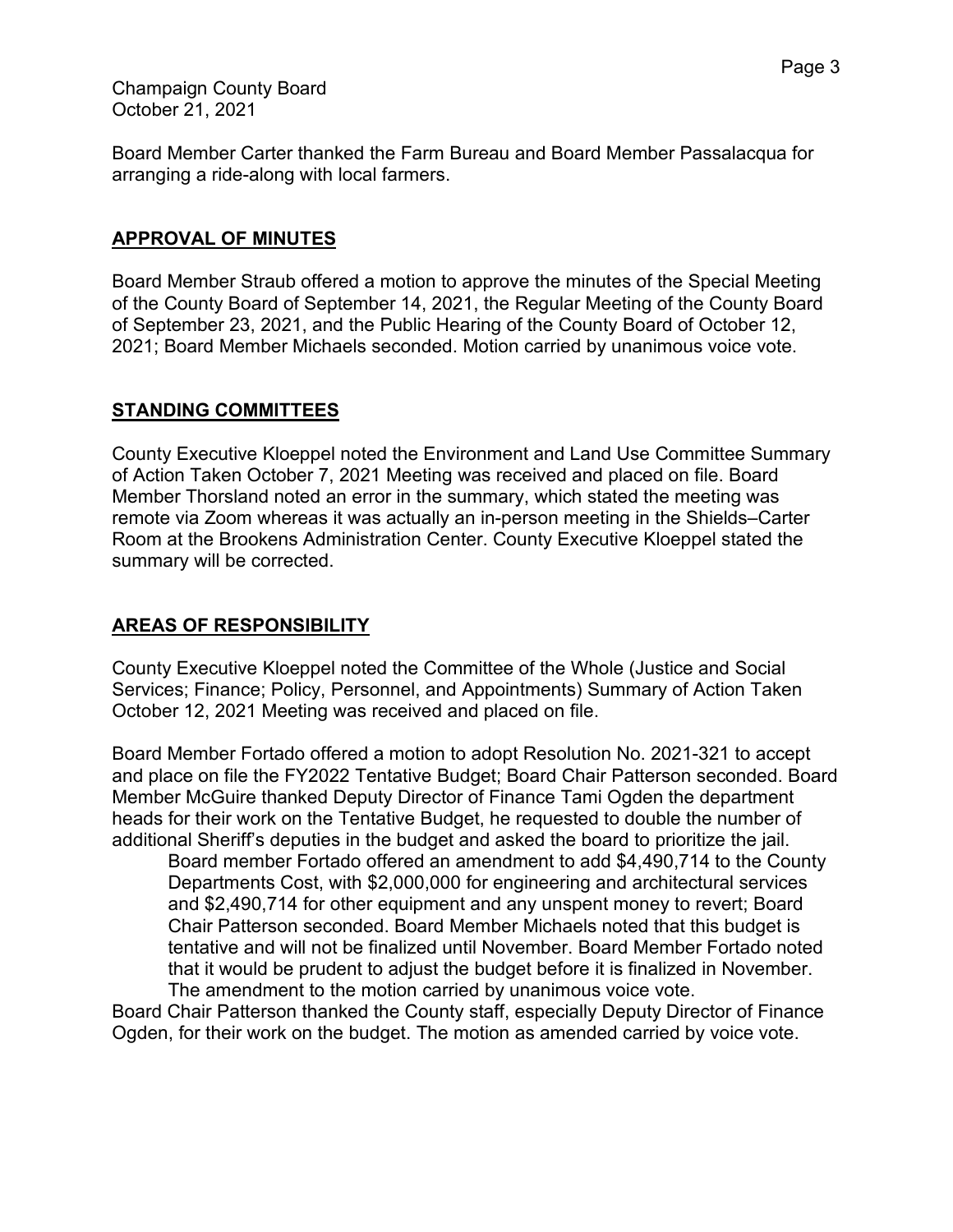#### **SPECIAL COMMITTEES**

County Executive Kloeppel noted the Jail Facilities Committee Summary of Action Taken October 6, 2021 Meeting was received and placed on file.

#### **NEW BUSINESS**

Board Member Passalacqua offered a motion to adopt Resolution No. 2021-326 approving bid results and recommendations for Champaign County Highway Salt Dome Roof Replacement Project, pursuant to ITB #2021-010; Board Member Cowart seconded. Motion carried by unanimous voice vote.

Board Member Lokshin offered an omnibus motion to adopt Resolutions No. 2021-327 authorizing payment of claims and No. 2021-328 authorizing purchases not following purchasing policy; Board Member Thorsland seconded. Motion carried by voice vote.

Board Member Goss offered a motion to adopt Resolution No. 2021-329 appointing Chris Diana to the Board of Review, unexpired term ending 5/31/2022; Board Member Stohr seconded. County Executive noted that while the Agenda erroneously stated the term ending 5/31/2021, the resolution itself in the Agenda Packet has the correct date of 5/31/2022. Motion carried by unanimous voice vote.

Board Chair Patterson offered a motion to adopt Ordinance No. 2021-10 rescinding Ordinance No. 2021-7 and establishing the Champaign County 2021 Apportionment Plan Map "Equity Map Census 4"; Board Member Carter seconded. Board Chair Patterson confirmed with County Executive Kloeppel that the stated map for acceptance was intentionally left blank in the ordinance language to be filled in at the acceptance of the map. Board Member Goss suggested that "Equity Map Census 4" was created by employees of Cunningham Township while working for Cunningham Township insinuating unethical behavior—both Board Chair Patterson and Board Member Straub are full-time employees of the Cunningham Township Supervisor's Office—Board Member Goss continued deriding Democratic oversight in the county, especially the former County Nursing Home, the Downtown Jail, the work of the Mental Health Board, the failures of past County Treasurers, and the County Clerk's tax and elections divisions. Board Member Goss called the question to end debate; Board Member McGuire seconded. The motion to end debate, requiring a two-thirds majority, failed by roll-call vote.

> Yeas: Wolken, Goss, McGuire, Michaels, Passalacqua, and Paul – 6 Nays: Stohr, Straub, Summers, Thorsland, Vanichtheeranont, Carter,

Cowart, Fortado, King, Lokshin, Rodriguez, and Patterson – 12 Board Chair Patterson noted members have passionate views and disagreements but was disappointed by Board Members Goss's attacks, especially that accusation that Board Chair Patterson engaged in unethical behavior. Board Chair Patterson defended the vital social services work of the Cunningham Township Supervisor's Office. The